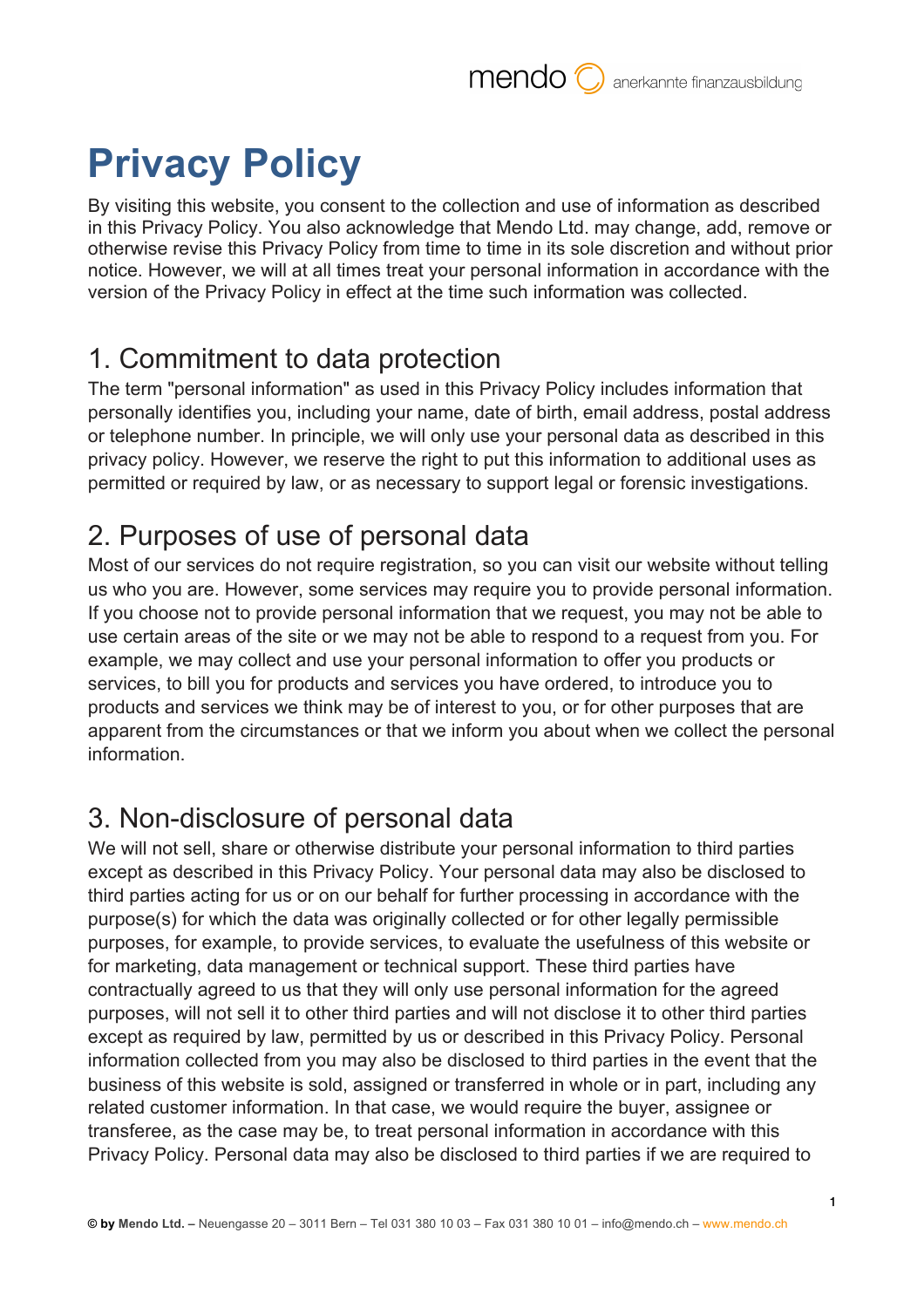do so by law, court order or official regulation, or if it is necessary to do so in order to support criminal or legal investigations or other legal enquiries or proceedings at home or abroad.

#### 4. Right of access, rectification and opposition

When we process your personal data, we will take reasonable steps to ensure that your data is accurate and up to date for the purposes for which it was collected. We will give you the opportunity to object to the processing of your personal data where there is no legitimate business purpose for such processing under this Privacy Policy or applicable law. In the case of electronic direct marketing, we will give you the opportunity to opt out of receiving further marketing materials or to expressly consent to receiving such materials if required by law. If you wish to contact us regarding our use of your personal data or to object to the processing of your personal data, please email us at info@mendo.ch. If you wish to contact us, please provide the name of the website where you entered the data and the specific data you would like us to correct, update or delete. Please include appropriate identification of yourself. Requests to delete personal data are subject to any legal reporting, archiving or retention requirements that apply to us.

#### 5. Security and confidentiality

To ensure the security and confidentiality of the personal information we collect online, we use data networks that are protected by, among other things, industry standard firewalls and password systems. When handling your personal information, we take reasonable steps to protect your information from loss, misuse, unauthorised access, disclosure, alteration or destruction.

### 6. Cookies

We may collect and process information about your visit to this website, such as pages you visit, the website from which you came to our website and searches you perform. We use this information to improve the content of the website and to compile statistics for internal market analysis purposes about individual use of the website. For this purpose, Mendo Ltd. may install so-called cookies, which register your domain name, your Internet provider, your operating system and the date and time of your visit to the website. A cookie is a small piece of information that is sent to your browser and stored on your computer's hard drive. Cookies do not harm your computer. You can set your browser to display a message on the screen when a cookie arrives so that you can decide whether or not to install the cookie on your hard drive. If you do not want us to install cookies, please inform us by sending an e-mail to info@mendo.ch. However, we would like to point out that you may not be able to use all the functionalities of your browser if you do not accept cookies.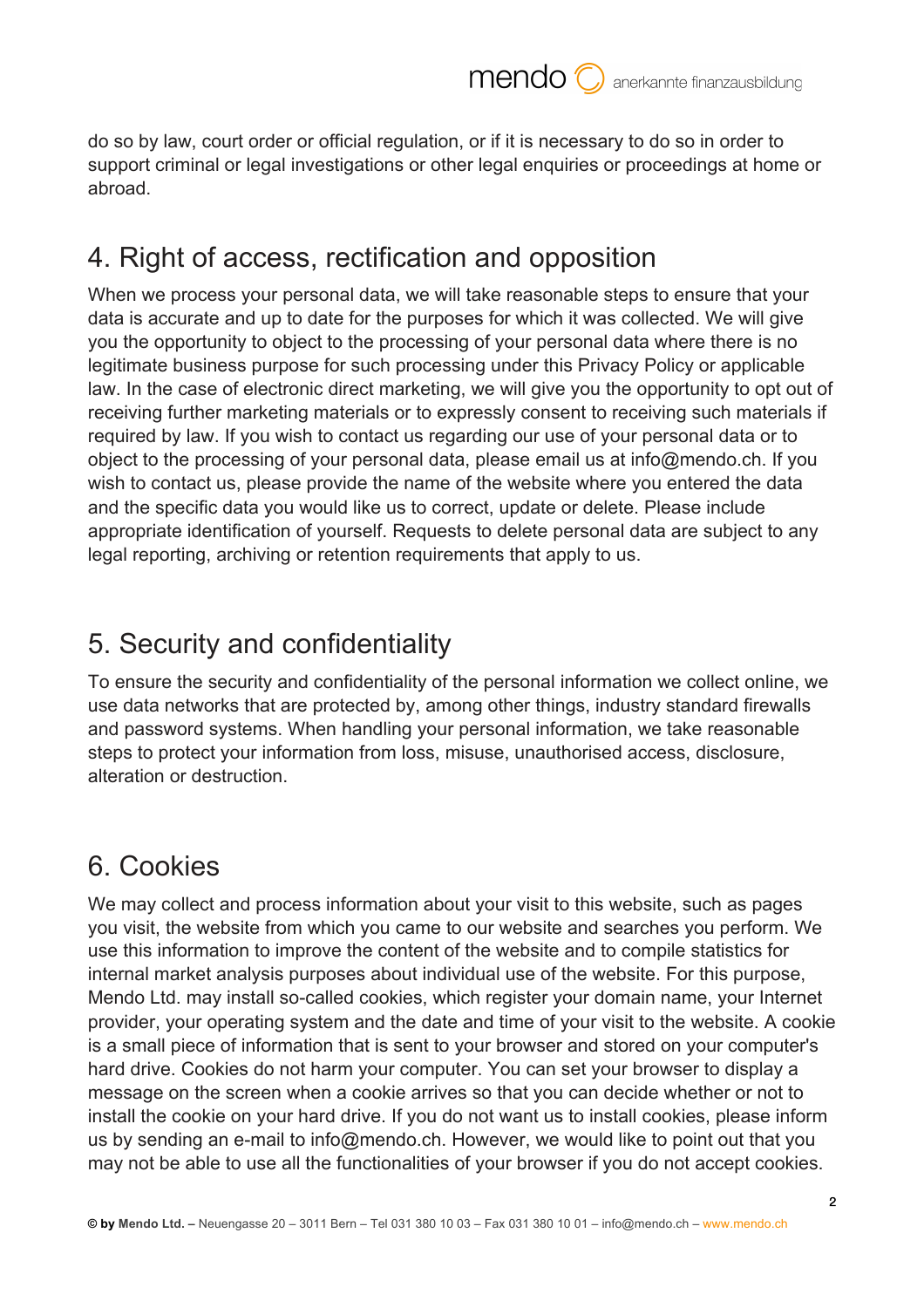We may use the help of third parties to collect and process the data described in this section. From time to time, we may use Internet tags (also known as action tags, singlepixel GIFs, clear GIFs, invisible GIFs or 1-by-1 GIFs) and cookies on this website and have them distributed by non-Mendo Ltd. advertising or web service partners who may be located abroad and store the relevant information (including your IP address) overseas. These tags/cookies are placed both in online advertisements that bring visitors to this website and on various pages of this website. We use this technology to measure user response to our pages and the impact of our advertising campaigns (for example, how often a page is viewed and what information is viewed) and to analyse your use of this website. The third party partner or web service partner may, thanks to these internet tags/cookies, collect data about visitors to our website and other websites, generate reports about website activity for us and provide other services related to the use of this website and the internet. It may share this information with third parties if required to do so by law or if those third parties process the information on its behalf.

# 7. Google Analytics

We use Google Analytics to streamline our website portfolio (i) by optimising traffic to and between company websites and (ii) where appropriate, by integrating and optimising web pages. Google Analytics is a web analytics service provided by Google, Inc. (hereinafter: Google). Google Analytics generates detailed statistics about the traffic of a website and its origin and measures conversions and sales. Google Analytics uses so-called cookies, which are stored on your computer and enable an analysis of your use of the website.

The information obtained through the cookies about your use of the website, including your IP address, is anonymised through the use of the appropriate settings and transmitted to Google servers in the USA. Google uses the information obtained through the cookies to evaluate your use of the website on our behalf, to compile reports on website activity and to provide us with these reports for analysis purposes. Google may also transfer this information to third parties where required to do so by law, or where such third parties process the information on Google's behalf. Google will not associate your IP address with any other data held by Google. You can prevent the installation and storage of cookies by making the appropriate settings in your browser software. However, we would like to point out that in this case you may not be able to use all the functions of this website to their full extent. By using this website, you consent to the processing of any personal data about you by Google in the manner and for the purposes set out above.

### 8. Personal information

Most of the services available on this website are aimed at people aged 18 and over. We will not knowingly collect, use or disclose personal information from minors under the age